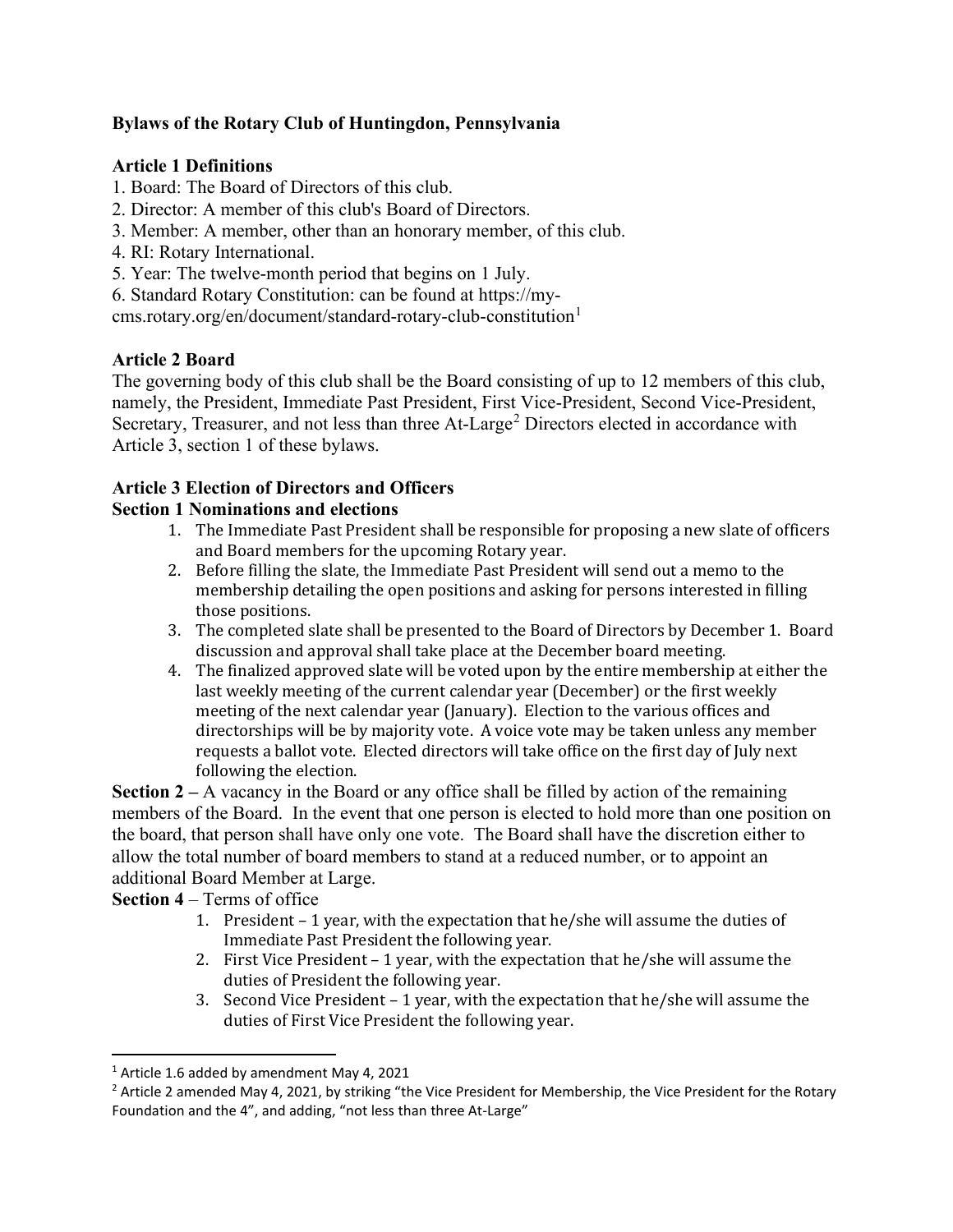- 4. Club Secretary and Club Treasurer 2 years, with unlimited renewal
- 5. 3 to 6 At-Large Directors 2 years, renewable 1 time, with not less than one nor more than three<sup>[3](#page-1-0)</sup> Directors to be elected each year. <sup>[4](#page-1-1)</sup>

#### **Article 4 Duties of Officers**

**Section 1 –** *President*. It shall be the duty of the President to preside at meetings of the club andthe Board and to perform other duties as ordinarily pertain to the office of president. **Section 2 –** *Immediate Past President*. It shall be the duty of the Immediate Past President to serve as a director, to provide nominations for officers and directors of the board, and to perform such other duties as may be prescribed by the President or the Board.

**Section 3 –** *First Vice-President*. It shall be the duty of the First Vice-President to serve as a director, to coordinate the work of chairs of club service committees<sup>[5](#page-1-2)</sup>, and to perform such other duties as may be prescribed by the President or the Board. It shall be the duty of the Vice-President to preside at meetings of the club and the Board in the absence of the President, and to perform other duties as ordinarily pertain to the office of Vice-President.

**Section 4** – Second Vice-President. The Second Vice-President shall preside at meetings of the club in the absence of the President and the First Vice-President. Additionally, the Second Vice-President coordinates the work of chairs of external avenues of service committees.<sup>[6](#page-1-3)</sup> **Section 5 –** *Secretary*. It shall be the duty of the Secretary to keep membership records; record attendance at meetings; send out notices of club, Board, and committee meetings; record and preserve the minutes of such meetings; report as required to RI, including the semiannual reports of membership on 1 January and 1 July of each year, which shall include per capita dues for all members and prorated dues for active members who have been elected to membership in the club since the start of the July or January semiannual reporting period; report changes in membership; provide the monthly attendance report, which shall be made to the district governor within 15 days of the last meeting of the month; collect and remit RI official magazine subscriptions; and perform other duties as usually pertain to the office of Secretary. **Section 6 –** *Treasurer*. It shall be the duty of the Treasurer to have custody of all funds, accounting for it to the club annually and at any other time upon demand by the Board, and to perform other duties as pertains to the office of Treasurer. The Treasurer sends the bills for and collects the dues. The Treasurer maintains bank accounts for the funds. The Treasurer proposes a budget for each Rotary year and sends it to the Board. Upon retirement from office, the Treasurer shall turn over to the incoming treasurer or to the President all funds, books of accounts or any other club property.

<span id="page-1-0"></span><sup>&</sup>lt;sup>3</sup> Article 3, Section 4.5 amended on January 4, 2022, by striking "one or two" and replacing it with "not less than one nor more than three"

<span id="page-1-1"></span><sup>4</sup> Article 3, Section 4.5 amended on May 4, 2021 by striking original Section 4.5 "VP for Foundation and VP for Membership – 2 years with unlimited renewal." And by renumbering previous Section 4.6, which was amended by striking "4 Club Directors – 2 years, renewable 1 time, with" and replacing with "3-6 At-Large Directors – 2 years, renewable 1 time, with one or"

<span id="page-1-2"></span> $5$  Article 4, Section 3 amended on May 4, 2021, by striking "be the chair of the Program Committee," and replacing with "coordinate the work of chairs of club service committees,"

<span id="page-1-3"></span> $6$  Article 4, Section 4 amended on May 4, 2021, by striking "serves as the chair of the Annual Rotary Barbecue and moves to the position of the First Vice President in the following Rotary year." And replacing it with "coordinates the work of chairs of external avenues of service committees."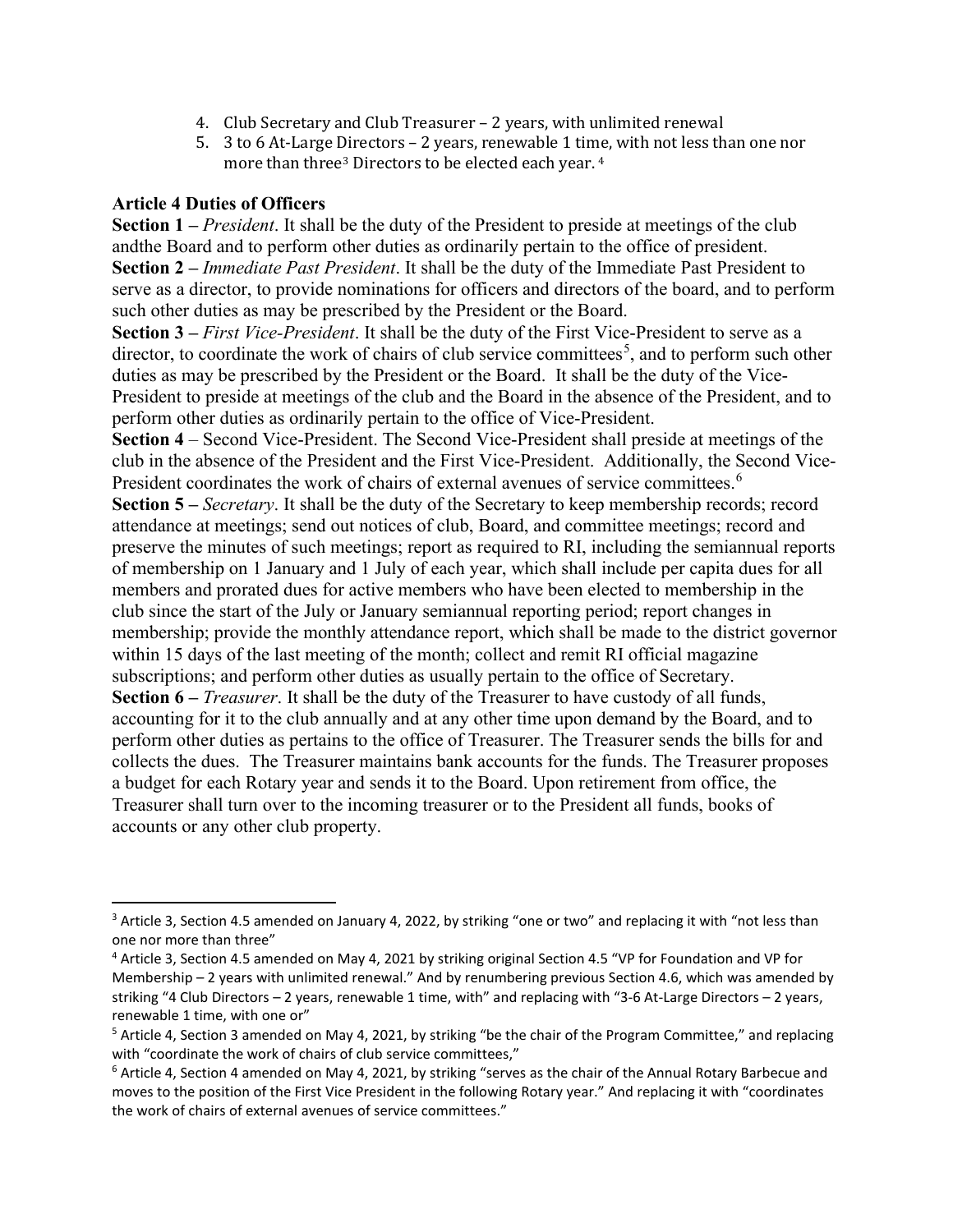## **Article 5 Meetings**

**Section 1 –** *Annual Meeting.* An annual meeting of this club shall be held prior to the end of December in each year, at which time the election of officers and directors to serve for the ensuing year shall take place.

**Section 2 –** The regular weekly meetings of this club shall be held on Tuesdays at 12:00 pm. Due notice of any changes in or canceling of the regular meeting shall be given to all members of the club. All members excepting an honorary member (or member excused pursuant to the standard Rotary club constitution) in good standing in this club, on the day of the regular meeting, must be counted as present or absent, and attendance must be evidenced by the member's being present for at least sixty percent of the time devoted to the regular meeting, either at this club or at any other Rotary club, or as otherwise provided in the standard Rotary club constitution, article 9, sections 1 and 2.

**Section 3 –** One-third of the membership shall constitute a quorum at the annual and regular meetings of this club.

**Section 4 –** Regular meetings of the board shall be held on a day of each month selected by the President and the Board before the beginning of the Rotary year. Changes to that schedule must be shared with the Board a minimum of ten days in advance of the new meeting time. Special meetings of the Board shall be called by the President, whenever deemed necessary, or upon the request of two (2) directors, due notice having been given.

**Section 5 –** A majority of the directors shall constitute a quorum of the Board.

## **Article 6 Fees and Dues**

**Section 1 –** The admission fee shall be \$ 20 to be paid when billed after induction.

**Section 2 –** The membership dues shall be payable quarterly in January, April, July, and October. The dues will be set by the board. The dues from all members are used to cover operational needs of the club, including District expenses and the dues of Rotary International, as well as each member's subscription to the RI official magazine.

## **Article 7 Method of Voting**

The bus[i](#page-6-0)ness of this club shall be transacted by *viva voce* vote<sup>1</sup> or by the raising of hands. The board may determine that a specific resolution be considered by ballot rather than by *viva voce*  vote.

*Asynchronous Voting:*

*From time to time special situations arise when quick Board of Directors' position is obvious, and discussion is not required. In these limited situations, electronic voting of the Board of Directors by email or fax may be permissible provided that:*

- *a. The Board of Directors is unanimous in handling the matter this way, and*
- *b. All Board members must place a vote.*
- *c. The action is recorded in the minutes.[7](#page-2-0)*

## **Article 8 Avenues of Service**

The Avenues of Service are the philosophical and practical framework for the work of this Rotary club. They are Club Service, Vocational Service, Community Service, International Service, and New Generations Service. This club will be active in each of the Avenues of Service.

<span id="page-2-0"></span><sup>7</sup> Article 7 amended June 18, 2019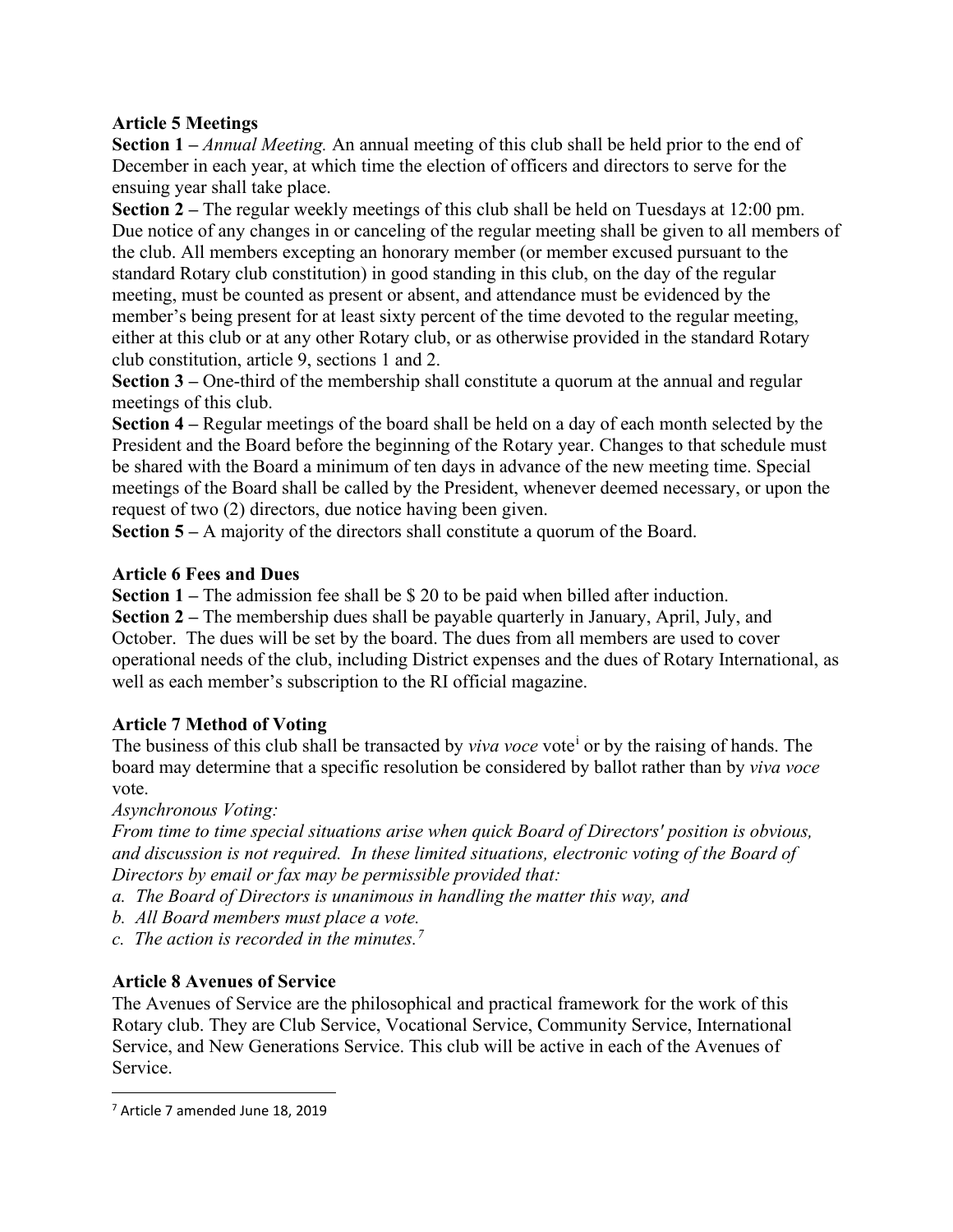### **Article 9 Committees**

**Section 1.** Club committees are charged with carrying out the annual and long-range strategic goals of the club. The First Vice-President, President, and Immediate Past President should work together to ensure continuity of leadership and succession planning. When feasible, committee members should be appointed to the same committee for three years to ensure consistency. The First Vice-President is responsible for appointing committee members to fill vacancies, appointing committee chairs, and conducting planning meetings prior to the start of the year in office as President. It is recommended that a chair have previous experience as a member of the committee.

**Section 2.** The committee structure of the club is set by the Board each year and listed in the annual club roster following the avenues of service as established by Rotary International, as named in Article 8 above. *Committees and subcommittees serving internal club functions shall be known as Club Service Committees and annual workplans shall be coordinated by the First Vice President. Committees addressing the other avenues of service shall be known as External Service Committees and annual workplans shall be coordinated by the Second Vice President[8](#page-3-0)* **Section 3.** Additional ad hoc committees may be appointed as needed.

**Section 4.** (a) The President shall be *ex officio* a member of all committees and, as such, shall have all the privileges of membership thereon.

(b) Each committee shall transact its business as is delegated to it in these bylaws and such additional business as may be referred to it by the President or the Board. Except where special authority is given by the Board; such committees shall not take action until a report has been made and approved by the Board.

(c) Each chair shall be responsible for regular meetings and activities of the committee, shall supervise and coordinate the work of the committee, and shall report to the board on all committee activities.

(d) The Club and the President have the discretion to create any committees that are required to effectively meet its service and fellowship needs.

**Section 5.** Club Fundraisers are established by the Board, each with its own committee structure. All Rotarians are expected to participate in fundraisers; committee membership counts only if chairing a subcommittee for the fundraiser. Examples of fundraisers are, but not limited to:

- Annual Chicken BBQ
- Annual Wine and Cheese Event
- Youth Projects fundraiser

## **Article 10 Duties of Committees**

The duties of all committees shall be established and reviewed by the President for his or her year. In declaring the duties of each, the President shall reference appropriate RI materials and the Avenues of Service when developing plans for the year. Each committee shall have a specific mandate, clearly defined goals, and action plans established by the beginning of each Rotary year for implementation during the course of the year. It shall be the primary responsibility of the President-elect to provide the necessary leadership to prepare a recommendation for club committees, mandates, goals, and plans for presentation to the board in advance of the commencement of the year as noted above.

<span id="page-3-0"></span><sup>8</sup> Article 9, Section 2 amended May 4, 2021.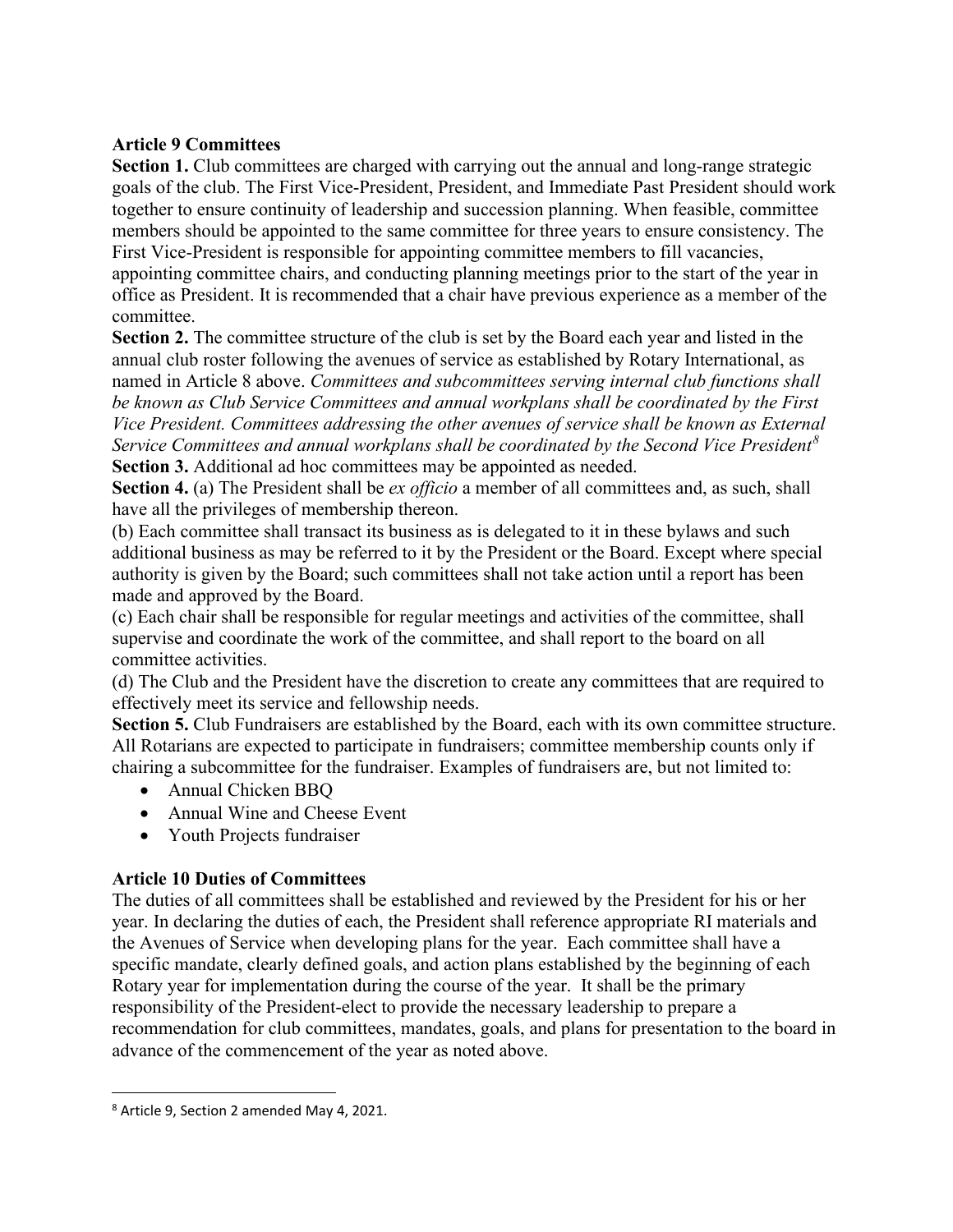#### **Article 11 Leave of Absence**

Upon written application to the Board, setting forth good and sufficient cause, leave of absence may be granted excusing a member from attending the meetings of the club for no longer than twelve months. A member is required to pay reduced dues during the leave of absence. These dues are calculated by adding the District club dues per member, the Rotary International dues per member, and the cost of the Rotarian subscription,<sup>[ii](#page-6-1)</sup> since the leave of absence does not take the Rotarian off the district and international membership lists. Such leave of absence does operate to prevent a forfeiture of membership; it does not operate to give the club credit for the member's attendance. Unless the member attends a regular meeting of some other club, the excused member must be recorded as absent except that absence authorized under the provisions of the Standard Rotary Club Constitution is not computed in the attendance record of the club.

### **Article 12 Finances**

**Section 1 –** Prior to the beginning of each fiscal year, the Board shall prepare a budget of estimated income and expenditures for the year, which shall stand as the limit of expenditures for these purposes, unless otherwise ordered by action of the Board.

**Section 2 –** The Treasurer shall deposit all club funds in a bank, named by the Board.

**Section 3 –** All bills shall be paid by the Treasurer or other authorized officer.

**Section 4 –** A thorough review of all financial transactions by a qualified person shall be made once each year.

**Section 5 –** Officers having charge or control of club funds shall give bond as required by the Board for the safe custody of the funds of the club, cost of bond to be borne by the club. **Section 6 –** The fiscal year of this club shall extend from July 1 to June 30, and for the collection of members' dues shall be divided into four (4) quarterly periods extending from July 1 to September 30, from October 1 to December 31, from January 1 to March 31, and from April 1 to June 30. The payment of per capita dues and RI official magazine subscriptions shall be made on 1 July and 1 January of each year on the basis of the membership of the club on those dates. **Section 7** – An annual report of club finances shall be presented to the membership, either written or oral, which shows operating expenses as well as the beneficences of the club.

## **Article 13 Method of Electing Members**

**Section 1 –** The name of a prospective member, proposed by an active member of the club, shall be submitted to the Board in writing, through the club Secretary, First Vice President, or a member designated to do so and recorded in board meeting minutes by the President or First Vice President<sup>[9](#page-4-0)</sup>. A transferring of a former member of another club may be proposed to active membership by the former club or by the First Vice President, <sup>[10](#page-4-1)</sup> or a member designated to do so and recorded in board meeting minutes by the President or First Vice President, having contacted the former club regarding membership in good standing. The proposal shall be kept confidential except as otherwise provided in this procedure.

<span id="page-4-0"></span> $9$  Article 13, Sections 1, 4 and 6 amended January 4, 2022, by adding four instances of ", or a member designated to do so and recorded in board meeting minutes by the President or First Vice President" after "First Vice President"

<span id="page-4-1"></span> $10$  Article 13, Sections 1, 4, and 6 amended on May 4, 2021, by striking "Vice President for Membership" and replacing it with "First Vice President" in all locations.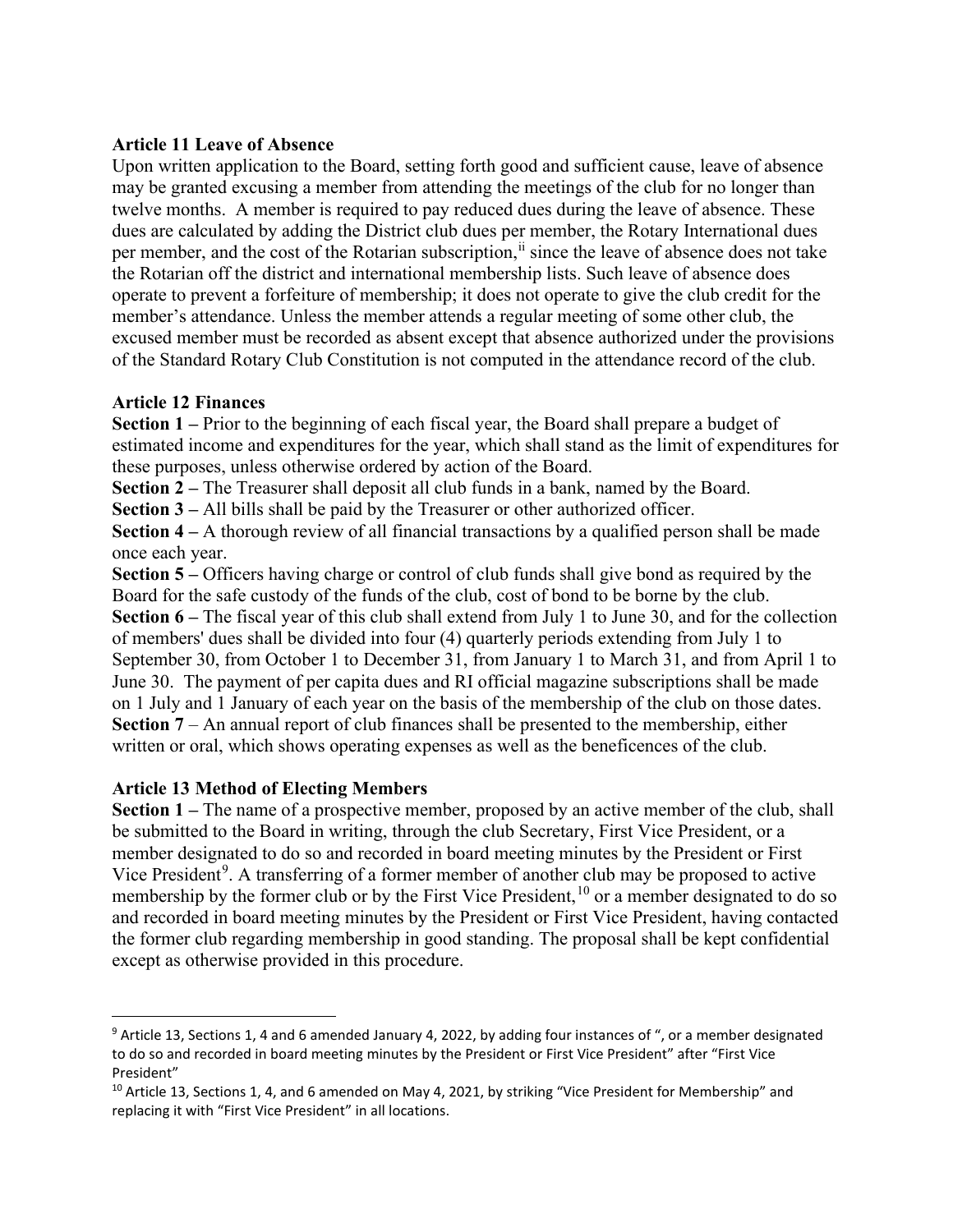**Section 2** – The Board shall ensure that the proposal meets all the membership requirements of the standard Rotary club constitution.

**Section 3 –** The Board shall approve or disapprove the proposal within 30 days of its submission and shall notify the proposer, through the club Secretary, of its decision.

**Section 4 –** If the decision of the Board is favorable, the prospective member shall be informed by the First Vice President,<sup>8</sup> or a member designated to do so and recorded in board meeting minutes by the President or First Vice President, of the purposes of Rotary and of the privileges and responsibilities of membership, following which, the prospective member shall be requested to sign the membership proposal form and to permit his or her name and proposed classification to be published to the club.

**Section 5** – If no written objection to the proposal, stating reasons, is received by the Board from any member (other than honorary) of the club within seven (7) days following publication of information about the prospective member, that person, upon induction (if not honorary membership), as prescribed in these bylaws, shall be considered to be elected to membership. If any such objection has been filed with the Board, it shall vote on this matter at its next meeting. If approved despite the objection, the proposed member, (if not honorary membership), shall be considered to be elected to membership.

Section 6 – Following the election, the First Vice President,<sup>8</sup> or a member designated to do so and recorded in board meeting minutes by the President or First Vice President, shall arrange for the new member's induction, membership card, and new member Rotary literature. In addition, the President or Secretary will report the new member information to RI and the President will assign a member to assist with the new member's assimilation to the club as well as assign the new member to a club project or function. New members are expected to attend orientation sessions organized by the Past President of the club.

**Section 7 –** The club may elect, in accordance with the standard Rotary club constitution, honorary members proposed by the Board.

#### **Article 14 Resolutions**

The club shall not consider any resolution or motion to commit the club on any matter until the Board has considered it. Such resolutions or motions, if offered at a club meeting, shall be referred to the Board without discussion.

## **Article 15 Amendments**

These bylaws may be amended at any regular weekly meeting as defined in Article 5, Section 2, with the following requirements:

- 1. notice of such proposed amendment shall have been communicated in writing to each member at least ten (10) days before such meeting.
- 2. a quorum as defined in Article 5, Section 3 being present,
- 3. Amendment is approved by two-thirds majority vote of all members present
- 4. No amendment or addition to these bylaws can be made which is not in harmony with the standard Rotary club constitution and with the constitution and bylaws of RI.<sup>[11](#page-5-0)</sup>

\*\*\*\*\*\*\*\*\*\*\*\*\*\*\*\*\*\*\*\*\*\*\*\*\*\*\*\*\*\*\*\*\*\*\*\*\*\*\*\*\*\*\*\*\*\*\*\*\*\*\*\*\*\*\*\*\*\*\*\*\*\*\*\*\*\*\*\*\*\*\*\*\*\*\*\*\*

<span id="page-5-0"></span><sup>&</sup>lt;sup>11</sup> Article 15 amended May 4, 2021, for format and clarification only.